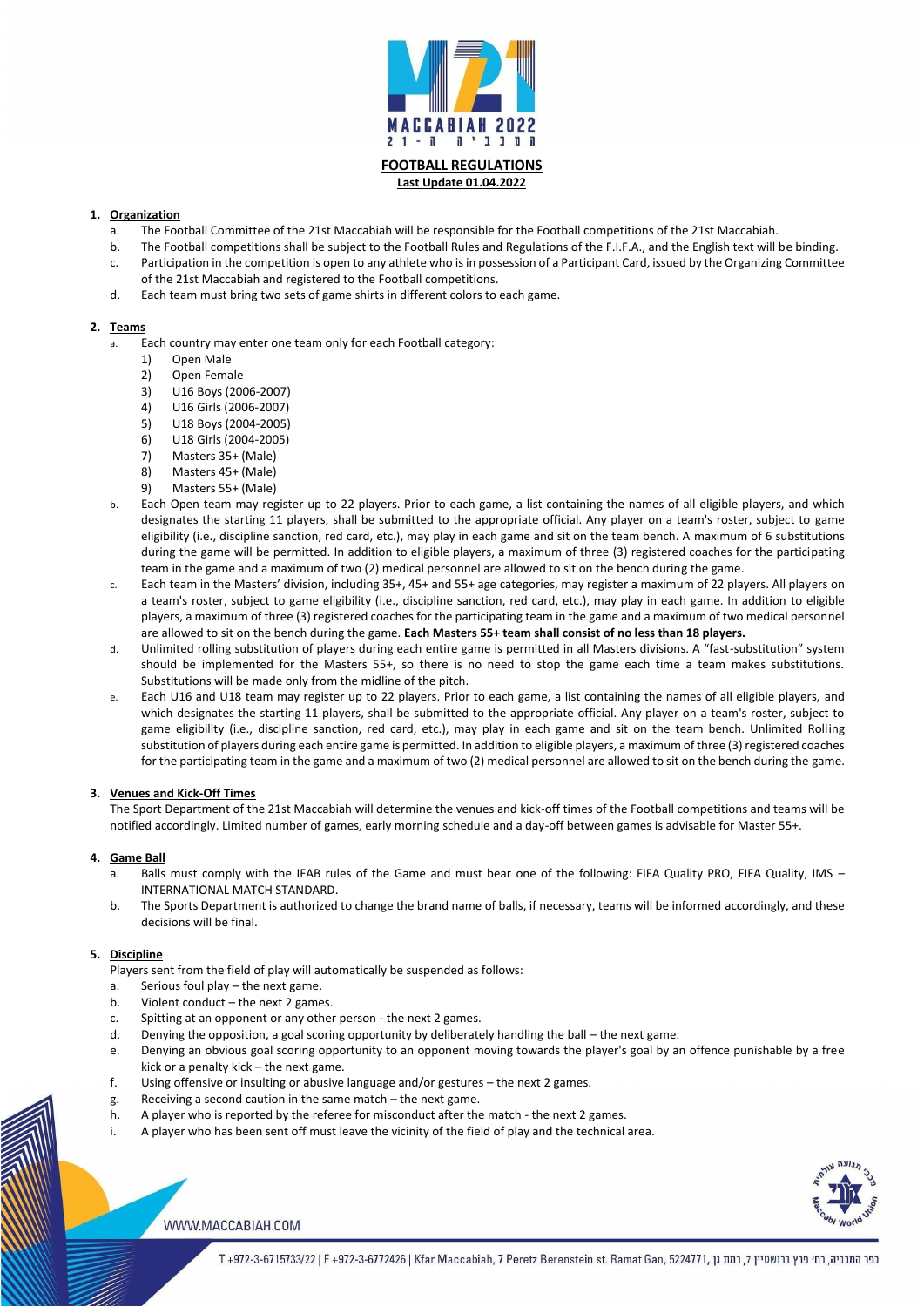

j. Suspension for accumulation of yellow cards shall apply after 3 yellow cards received in different games.

## **6. System of Competition**

#### **SYSTEM A:** With the participation of up to 3 teams:

- a. The competitions will be played on a league basis of a double round robin. The winner of each game will be awarded three points, the loser no points and in case of a draw, each team will be awarded one point.
- b. Ranking shall be determined as follows:
	- 1) Greater number of points obtained.
	- 2) Goal difference in all matches.
	- 3) Greater number of goals scored in all matches.
- c. If two or more teams are equal based on the above three criteria, their place shall be determined as follows:
	- 1) Greater number of points obtained in the matches between the teams concerned.
	- 2) Goal difference resulting from the matches between the teams concerned.
	- 3) Greater number of goals scored in the matches between the teams concerned.
	- 4) Drawing of lots by the Sports Department.
- d. The first two teams in the league will compete for the title: "21st Maccabiah Champion".
- e. The rest of the teams will be placed according to their league order.
- f. No team shall play more than 3 games in consecutive days.

#### **SYSTEM B:** With the participation of up to 4-5 teams:

- a. The competitions will be played on a league basis of a single round robin.
- b. Teams will be ranked in their groups according to their achievements, as described in SYSTEM A (a + b + c).
- c. In the event of two teams obtaining the same number of points, teams will be ranked in their groups according to their achievements as described in System A.
- d. The semi-final games will be played on the Cross system, i.e., the team placed 1st plays against the team placed 4th and the team placed 2nd will play against the team placed 3rd.
- e. The two winning teams in the Semi-Finals will play in the Final game for 1st and 2nd places, and the two losing teams in the semifinals will play for 3rd and 4th places
- f. The rest of the teams will be placed according to their league order.

### **SYSTEM C:** With the participation of up to 6-7 teams:

- a. The competitions will be played on a league basis of a single round robin.
- b. Teams will be ranked in their groups according to their achievements, as described in SYSTEM A (a + b + c).
- c. In the event of two teams obtaining the same number of points, teams will be ranked in their groups according to their achievements as described in System A.
- d. The first two teams in the league will compete for the title: "21st Maccabiah Champion".
- e. The teams in places 3 and 4 will compete for the bronze.
- f. The teams in places 5 and 6 will compete on  $5<sup>th</sup>$  place.

### **SYSTEM D:** With the participation of 8-12 teams:

- a. Competitions will be played on a league basis of a single round robin. teams will be ranked in their groups according to their achievements, as described in SYSTEM A  $(a + b + c)$ .
- b. The teams will be divided into 2 groups: The first team in the 20th Maccabiah will head group A. The second team in the 20th Maccabiah will head group B.
- c. The teams placed third and fourth in the 20th Maccabiah will be drawn for second place in the groups. All the other teams will be placed in the groups by a draw.

*REMARK*: If any of the top four (4)\* seeded teams (according to standings at the 20th Maccabiah) do not participate in the relevant competition at the 21st Maccabiah, then the vacancy or vacancies will be filled first by moving up the participating seeded teams and then the remaining vacancies of the top four seeded placements will be filled, in order, in accordance with the final standings at the 20th Maccabiah up to 8th place. Should there still be any vacancies the places will be filled by a draw among the remaining teams in the competition. Both the U16 and U18 competitions will use seeding in accordance with the final standings of the junior

- competition at the 20th Maccabiah.
- d. In the event that after the draw, one or more teams will not appear and a situation arises whereby a group is short of two teams, the team drawn last will be moved from one group to another.
- e. The semi-final games will be played on the Cross system, i.e., the team placed first in Group A will play against the team placed second in Group B and the team placed second in Group A will play against the team placed first in Group B.
- f. The two winning teams in the Semi-Finals will play in the Final game for 1st and 2nd places, and the two losing teams in the semifinals will play for 3rd and 4th places.
- g. Teams placed 3rd and 4th in each group will play on the same system for places 5-8.



WWW.MACCABIAH.COM

כפר המכביה, רח׳ פרץ ברנשטיין 7, רמת גן ,6724771, T+972-3-6772426 | Kfar Maccabiah, 7 Peretz Berenstein st. Ramat Gan, 5224771, רמת גן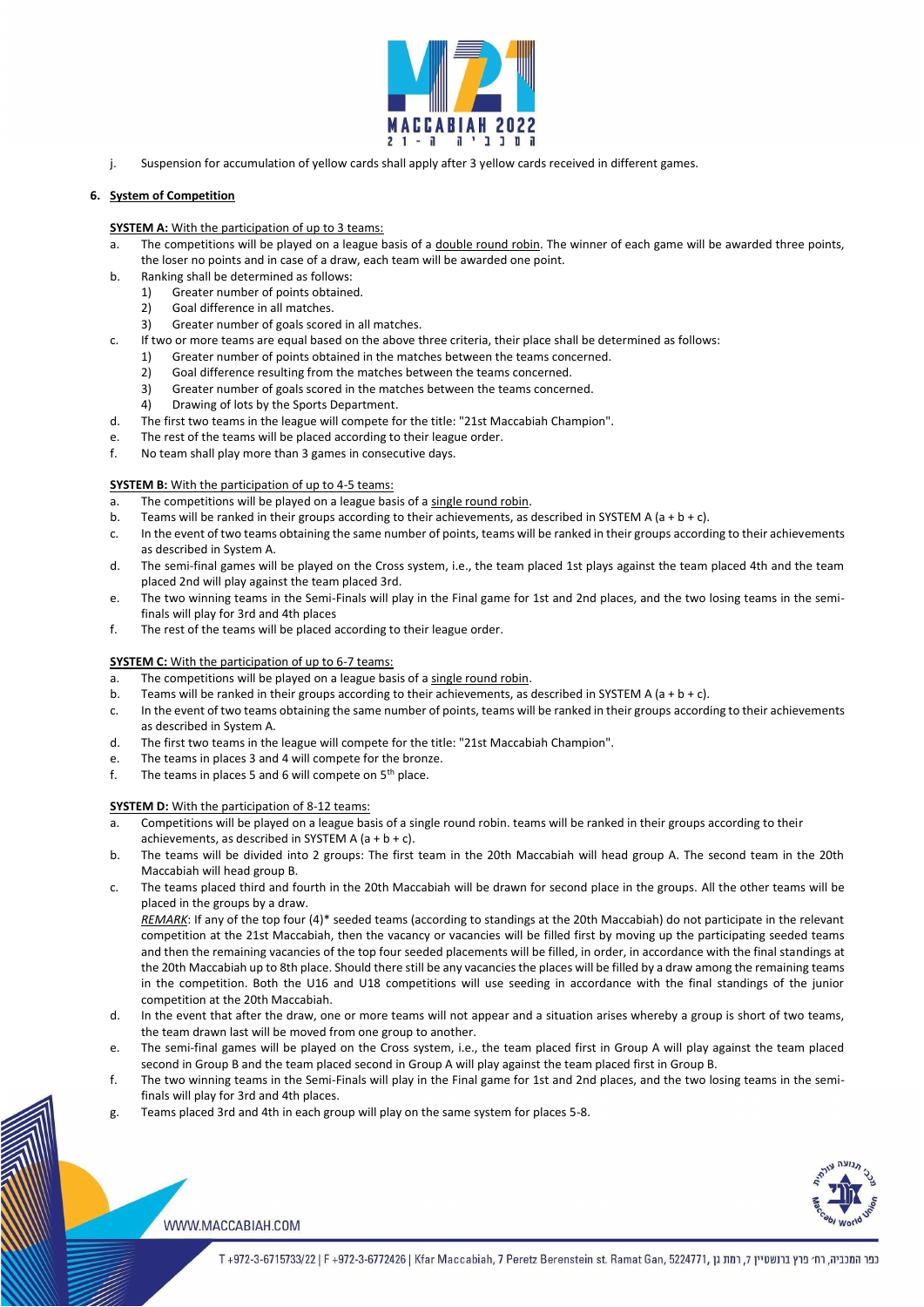

## **SYSTEM E:** With the participation of 13-14 teams:

- a. Competitions will be played on a league basis of a single round robin. teams will be ranked in their groups according to their achievements, as described in SYSTEM A  $(a + b + c)$ .
- b. The teams will be divided into 2 groups: The first team in the 20th Maccabiah will head group A. The second team in the 20th Maccabiah will head group B.
- c. The teams placed third and fourth in the 20th Maccabiah will be drawn for second place in the groups. All the other teams will be placed in the groups by a draw.

*REMARK*: If any of the top four (4)\* seeded teams (according to standings at the 20th Maccabiah) do not participate in the relevant competition at the 21st Maccabiah, then the vacancy or vacancies will be filled first by moving up the participating seeded teams and then the remaining vacancies of the top four seeded placements will be filled, in order, in accordance with the final standings at the 20th Maccabiah up to 8th place. Should there still be any vacancies the places will be filled by a draw among the remaining teams in the competition. Both the U16 and U18 competitions will use seeding in accordance with the final standings of the junior competition at the 20th Maccabiah.

- d. In the event that after the draw, one or more teams will not appear and a situation arises whereby a group is short of two teams, the team drawn last will be moved from one group to another.
- e. Teams will be ranked in their groups according to their achievements, as described in SYSTEM A (a + b + c).
- f. The first two teams in the league will compete for the title: "21st Maccabiah Champion".
- g. The teams in 2nd place will compete for bronze.
- h. The teams in 3rd place will compete for 5th place.
- i. The teams in 4th place will compete for 7th place.

### **SYSTEM F:** With the participation of 15 teams:

- a. The first round will be a one-round league system and the teams will be placed accordingly in each group as described in SYSTEM A  $(a + b + c)$ .
- b. The teams will be divided into 3 groups. Groups A, B and C will consist of 5 teams.
- c. The teams will be divided into 3 groups. Groups A, B and C will consist of 5 teams each.
	- 1) Group A: 1st and 6th from the 20th Maccabiah.
	- 2) Group B: 2nd and 5th from the 20th Maccabiah.
	- 3) Group C: 3rd and 4th from the 20th Maccabiah.

The rest of the teams will be seeded in the groups by a draw.

*REMARK*: If any of the top six (6) seeded teams (according to standings at the 20th Maccabiah) do not participate in the relevant competition at the 21st Maccabiah, then the vacancy or vacancies will be filled first by moving up the participating seeded teams and then the remaining vacancies of the top six seeded placements will be filled, in order, in accordance with the final standings at the 20th Maccabiah up to 8th place. Should there still be any vacancies the places will be filled by a draw among the remaining teams in the competition. Both U16 and U18 competitions will use seeding in accordance with the final standings of the junior competition at the 20th Maccabiah.

- d. The Quarter-finals will be played on a knock-out system and include 8 teams as follows:
	- 1) Teams placed first and second of each of the 3 groups, plus the two best 3rd placed teams according to their record as described in System A  $(a + b + c)$ .
	- 2) The winners of Groups A (QF 1), B (QF 2), C (QF 3) and best runner-up (QF 4) according to System A (a + b), will each be drawn against the remaining 4 qualifying teams in such a way that they cannot be drawn against a team from the same group.
	- 3) The procedure to be followed is as follows: The names of the 3 group winners plus the best runner up will be put in bowl #1 and the remainder in bowl #2. One team is drawn out of bowl #1 and the team(s) in bowl #2 from the same group will be removed and the draw made. The names of the team(s) removed from bowl #2 will then be replaced and the procedure repeated until all 4 games are drawn.
- e. In the Semi Finals teams will play as follow:
	- 1) Winner Quarter-final 1 Winner Quarter-final 3
	- 2) Winner Quarter-final 2 Winner Quarter-final 4
- f. Games for places 1 to 4 will be held as follows:
	- 1) Loser Semi-final 1 Loser Semi-final 2 for places 3-4.
	- 2) Winner Semi-final 1 Winner Semi-final 2 in the Final game for places 1-2.
	- Parallel to the final or semifinal games, losers in the quarterfinals will play for places 5-8, as described in paragraph i. In the event
- that a team does not fulfill its play-off game, the game will be awarded to its opponent.

#### **SYSTEM G:** With the participation of 16 or more teams:

- a. The competition will be played on a league basis of a single round robin.
- b. Teams will be divided into 4 groups with the 8 leading teams from the 20th Maccabiah, heading the Groups as follows:
	- 1) Group A: 1st and 8th from the 20th Maccabiah.
	- 2) Group B: 2nd and 7th from the 20th Maccabiah.
	- 3) Group C: 3rd and 6th from the 20th Maccabiah.
	- 4) Group D: 4th and 5th from the 20th Maccabiah.



### WWW.MACCABIAH.COM

כפר המכביה, רח׳ פרץ ברנשטיין 7, רמת גן ,972-3-6715733/22 | F +972-3-6772426 | Kfar Maccabiah, 7 Peretz Berenstein st. Ramat Gan, 5224771, רמת גן ה